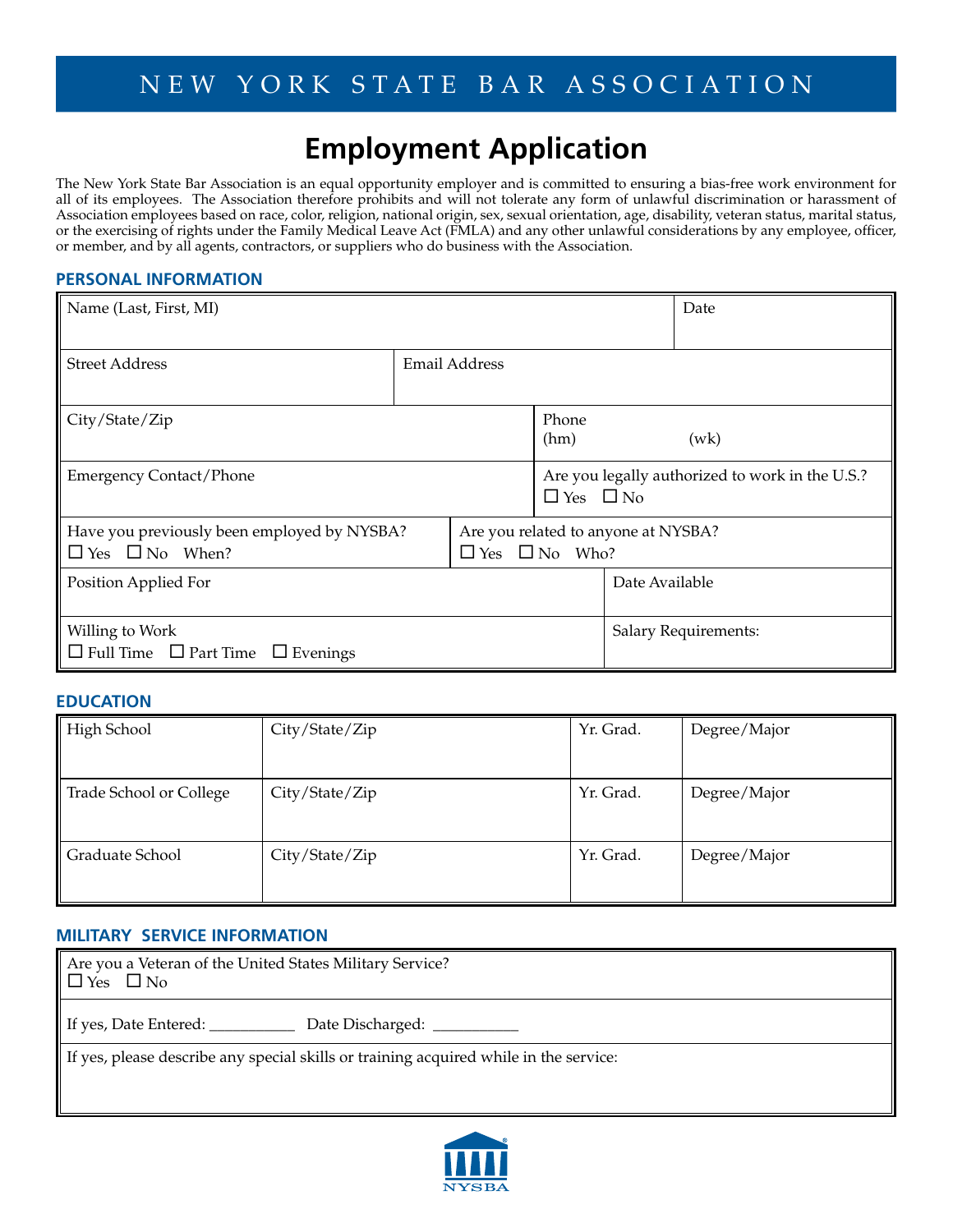### **EMPLOYMENT HISTORY**

Please provide your complete work history, starting with the most recent. If additional space is needed please request an additional form. If any employment was through a temporary staffing service, please list the name, address, and phone number for that agency, not the company of your temporary assignment.

| Date Employed         |                | Name of Company |                                                                 |
|-----------------------|----------------|-----------------|-----------------------------------------------------------------|
| From (mm-yy):         | To $(mm-yy)$ : |                 |                                                                 |
| <b>Street Address</b> |                |                 | Phone                                                           |
|                       |                |                 |                                                                 |
| City/State/Zip        |                |                 | $\Box$ Part Time<br>$\Box$ Full Time                            |
| Title                 |                |                 | Reason for leaving                                              |
| Duties                |                |                 |                                                                 |
| Supervisor Name/Phone |                |                 | Is there any reason why we should not contact this<br>employer? |

| Date Employed                   | Name of Company |                                                                 |
|---------------------------------|-----------------|-----------------------------------------------------------------|
| From (mm-yy):<br>To $(mm-yy)$ : |                 |                                                                 |
| <b>Street Address</b>           |                 | Phone                                                           |
| City/State/Zip                  |                 | $\Box$ Part Time<br>$\Box$ Full Time                            |
| <b>Title</b>                    |                 | Reason for leaving                                              |
| Duties                          |                 |                                                                 |
| Supervisor Name/Phone           |                 | Is there any reason why we should not<br>contact this employer? |

| Date Employed                   | Name of Company |                                                                 |
|---------------------------------|-----------------|-----------------------------------------------------------------|
| From (mm-yy):<br>To $(mm-yy)$ : |                 |                                                                 |
| <b>Street Address</b>           |                 | Phone                                                           |
| City/State/Zip                  |                 |                                                                 |
|                                 |                 | $\Box$ Part Time<br>$\Box$ Full Time                            |
| Title                           |                 | Reason for leaving                                              |
| Duties                          |                 |                                                                 |
| Supervisor Name/Phone           |                 | Is there any reason why we should not<br>contact this employer? |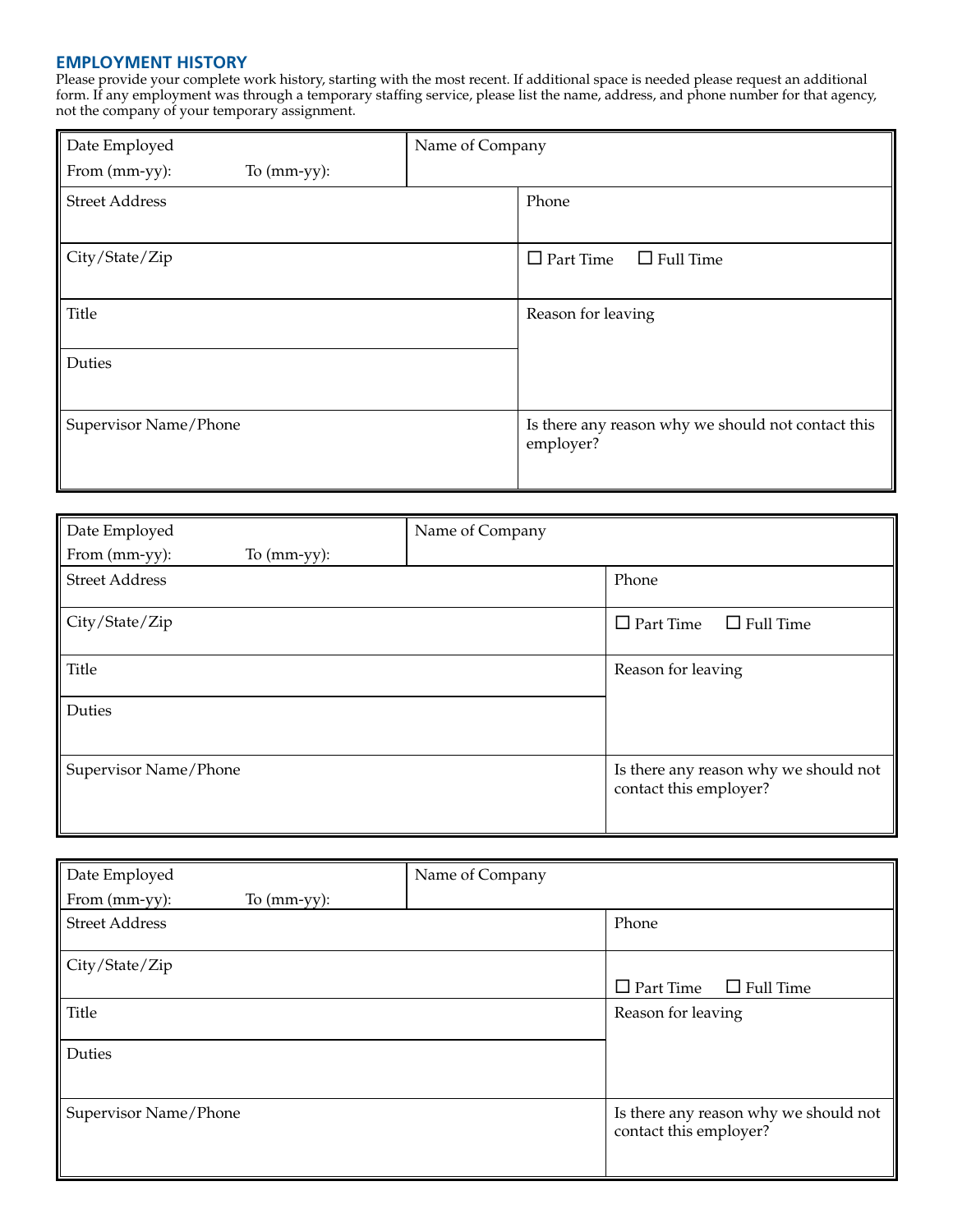# **EMPLOYMENT HISTORY** (continued)

| Date Employed                   | Name of Company                                                 |
|---------------------------------|-----------------------------------------------------------------|
| From (mm-yy):<br>To $(mm-yy)$ : |                                                                 |
| <b>Street Address</b>           | Phone                                                           |
| City/State/Zip                  | $\Box$ Part Time<br>$\Box$ Full Time                            |
| <b>Title</b>                    | Reason for leaving                                              |
| Duties                          |                                                                 |
| Supervisor Name/Phone           | Is there any reason why we should not contact this<br>employer? |

| Date Employed                   | Name of Company |                                                                 |
|---------------------------------|-----------------|-----------------------------------------------------------------|
| From (mm-yy):<br>To $(mm-yy)$ : |                 |                                                                 |
| <b>Street Address</b>           |                 | Phone                                                           |
| City/State/Zip                  |                 | $\Box$ Part Time<br>$\Box$ Full Time                            |
| Title                           |                 | Reason for leaving                                              |
| Duties                          |                 |                                                                 |
| Supervisor Name/Phone           |                 | Is there any reason why we should not<br>contact this employer? |

| Date Employed                   | Name of Company |                                                                 |
|---------------------------------|-----------------|-----------------------------------------------------------------|
| From (mm-yy):<br>To $(mm-yy)$ : |                 |                                                                 |
| <b>Street Address</b>           |                 | Phone                                                           |
| City/State/Zip                  |                 |                                                                 |
|                                 |                 | $\Box$ Part Time<br>$\Box$ Full Time                            |
| Title                           |                 | Reason for leaving                                              |
| Duties                          |                 |                                                                 |
| Supervisor Name/Phone           |                 | Is there any reason why we should not<br>contact this employer? |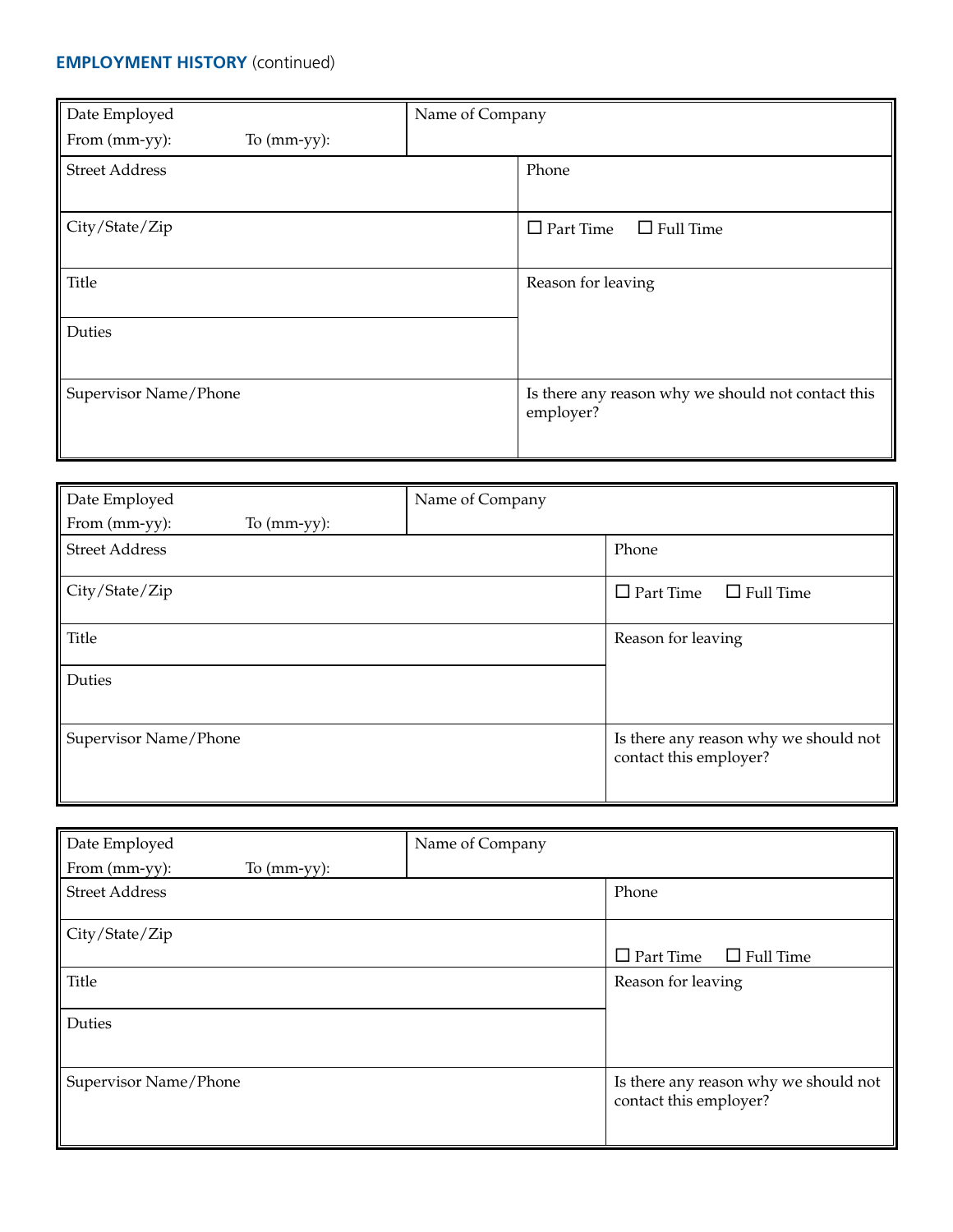## **COMPUTER SKILLS**

| Please list all computer skills in which you are proficient:                     |
|----------------------------------------------------------------------------------|
|                                                                                  |
|                                                                                  |
| Presentations Software (e.g. PowerPoint, Keynote): _____________________________ |
| Spreadsheets (e.g. Excel, Google Spreadsheets): __________                       |
| Communication and Collaboration tools (e.g. Skype, Slack): _____________         |
| Accounting Software (e.g. Quickbooks, Great Plains): ___________                 |
|                                                                                  |
|                                                                                  |
|                                                                                  |

## **GENERAL INFORMATION**

| Do you hold a professional license?                                                                                                                                                                                                                                                                                                                                                                                |                                |  |  |  |
|--------------------------------------------------------------------------------------------------------------------------------------------------------------------------------------------------------------------------------------------------------------------------------------------------------------------------------------------------------------------------------------------------------------------|--------------------------------|--|--|--|
| $\square$ Yes $\square$ No Registration No.                                                                                                                                                                                                                                                                                                                                                                        |                                |  |  |  |
|                                                                                                                                                                                                                                                                                                                                                                                                                    |                                |  |  |  |
| Has your professional license been revoked in the past?                                                                                                                                                                                                                                                                                                                                                            |                                |  |  |  |
| $\Box$ Yes $\Box$ No Please explain:                                                                                                                                                                                                                                                                                                                                                                               |                                |  |  |  |
|                                                                                                                                                                                                                                                                                                                                                                                                                    |                                |  |  |  |
| Please explain any gaps in employment:                                                                                                                                                                                                                                                                                                                                                                             |                                |  |  |  |
|                                                                                                                                                                                                                                                                                                                                                                                                                    |                                |  |  |  |
|                                                                                                                                                                                                                                                                                                                                                                                                                    |                                |  |  |  |
| Were you discharged or asked to resign from any position?                                                                                                                                                                                                                                                                                                                                                          |                                |  |  |  |
| $\Box$ Yes $\Box$ No Please explain:                                                                                                                                                                                                                                                                                                                                                                               |                                |  |  |  |
|                                                                                                                                                                                                                                                                                                                                                                                                                    |                                |  |  |  |
|                                                                                                                                                                                                                                                                                                                                                                                                                    |                                |  |  |  |
| Have you ever been convicted of, pled guilty to or pled no contest to a felony or misdemeanor?                                                                                                                                                                                                                                                                                                                     |                                |  |  |  |
| $\Box$ Yes $\Box$ No Please explain:                                                                                                                                                                                                                                                                                                                                                                               |                                |  |  |  |
|                                                                                                                                                                                                                                                                                                                                                                                                                    |                                |  |  |  |
|                                                                                                                                                                                                                                                                                                                                                                                                                    |                                |  |  |  |
| If yes, please give details including date(s), offense(s), disposition(s) and location(s) where offense(s) occured. The NYSBA will not deny employment to any applicant<br>solely because the person has been convicted of a crime, the NYSBA may, however consider if the nature, date and circumstances of the offense is relevant to the duties<br>of the position for which the applicant is being considered. |                                |  |  |  |
| How much time have you lost from work during the past 12 months?                                                                                                                                                                                                                                                                                                                                                   |                                |  |  |  |
|                                                                                                                                                                                                                                                                                                                                                                                                                    |                                |  |  |  |
|                                                                                                                                                                                                                                                                                                                                                                                                                    |                                |  |  |  |
| Are you able to lift 50 lbs unassisted?                                                                                                                                                                                                                                                                                                                                                                            | Are you able to work overtime? |  |  |  |
| $\Box$ Yes $\Box$ No                                                                                                                                                                                                                                                                                                                                                                                               | $\Box$ Yes $\Box$ No           |  |  |  |
|                                                                                                                                                                                                                                                                                                                                                                                                                    |                                |  |  |  |
| Other relevant information (i.e. professional awards, community involvement, skills, etc.):                                                                                                                                                                                                                                                                                                                        |                                |  |  |  |
|                                                                                                                                                                                                                                                                                                                                                                                                                    |                                |  |  |  |
|                                                                                                                                                                                                                                                                                                                                                                                                                    |                                |  |  |  |
| The Association may verify driver license information for those employees with access to company vehicles.                                                                                                                                                                                                                                                                                                         |                                |  |  |  |
|                                                                                                                                                                                                                                                                                                                                                                                                                    |                                |  |  |  |
| Have you been convicted of any moving violations in the last 5 years?                                                                                                                                                                                                                                                                                                                                              |                                |  |  |  |
| $\Box$ Yes $\Box$ No Please explain:                                                                                                                                                                                                                                                                                                                                                                               |                                |  |  |  |
|                                                                                                                                                                                                                                                                                                                                                                                                                    |                                |  |  |  |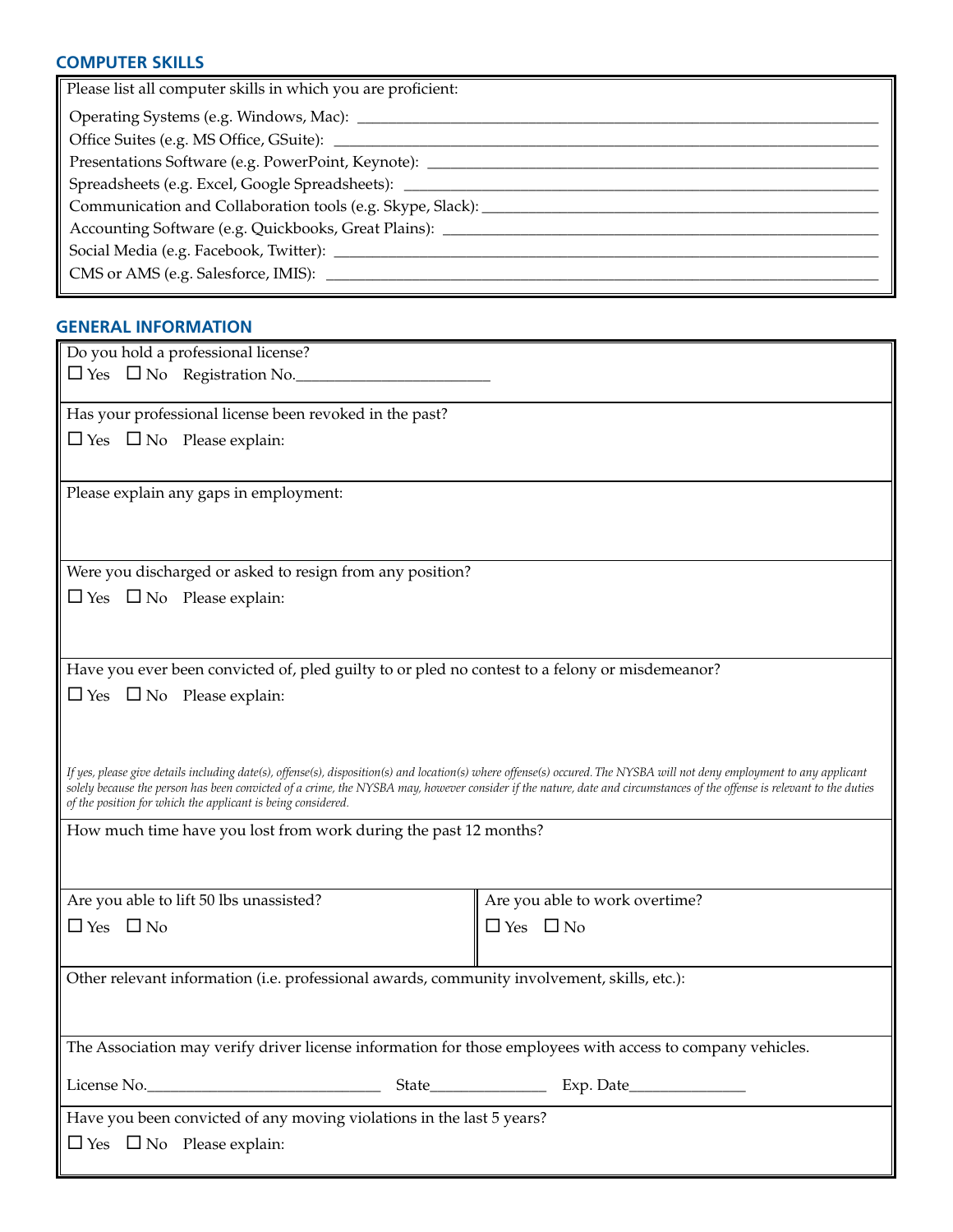**REFERENCES** Please list three business references who are not related to you. By providing reference information, you are giving NYSBA permission to contact the people listed for a reference.

| Name:    | Title/Company:             | Phone:       |
|----------|----------------------------|--------------|
| Company: | Professional Relationship: | Years Known: |
| Name:    | Title/Company:             | Phone:       |
| Company: | Professional Relationship: | Years Known: |
| Name:    | Title/Company:             | Phone:       |
| Company: | Professional Relationship: | Years Known: |

## **Please read the following carefully before signing this application.**

- The statements set forth above are true and complete. I authorize the NYSBA to obtain information about me from previous employers, including relevant facts and opinions about my work and work habits, and I release from liability or responsibility all persons or entities requesting or supplying such information. I release the NYSBA from liability for considering, relying on, or taking into account information it receives from such persons or entities.
- I expressly authorize any educational institutions that I have attended to provide transcripts and degree status. I release from liability or responsibility all persons or entities requesting or supplying such information. I release the NYSBA from liability for considering, relying on or taking into account information it receives from such persons or entities.
- I understand that discriminatory practices against applicants or employees previously convicted of one or more criminal offenses are prohibited. The NYSBA will not deny employment or act adversely in relation to employment regarding such individuals, unless (a) there is a direct relationship between a criminal offense and the position to be held by the applicant or currently held by the employee; or (b) granting employment or other employment-related opportunity would involve unreasonable risk to the NYSBA property or the safety or well-being of employees or the general public.
- I understand that any false information or significant omissions on this application may disqualify me from further consideration for employment, and that if employed, false information or significant omissions on this application shall be grounds for immediate termination of employment.
- If employed by the NYSBA, I agree to adhere to company policies and procedures, although I understand that my agreement to do so does not create a contract of employment between myself and the NYSBA. I further understand that if hired by the NYSBA, my employment is not for a specific duration and may be terminated by me or the NYSBA at any time for any reason, or for no reason whatsoever, with or without cause to the fullest extent allowed by law.
- All NYSBA employees are "at will" employees to the fullest extent allowed by law. No statements made in the NYSBA handbook or in any policy or guideline documents create a contractual promise from the NYSBA to its employees.
- I understand that nothing contained in this employment application or in the granting of an interview is intended to create an employment offer or contract between the NYSBA and me.
- I understand that no supervisor, manager or director of the NYSBA, other than the Executive Director, has the authority to alter the foregoing and only a written contract signed by the Executive Director may modify the NYSBA's at-will employment policy.
- By signing this application I indicate my understanding of the above.

| Signature_                             |                                                                    | Date                                                                                                                         |
|----------------------------------------|--------------------------------------------------------------------|------------------------------------------------------------------------------------------------------------------------------|
|                                        | List three things that are important to you in a work environment: |                                                                                                                              |
|                                        |                                                                    | 3.                                                                                                                           |
|                                        | List three characteristics that best describe you:                 |                                                                                                                              |
|                                        |                                                                    | 3.                                                                                                                           |
| How did you learn about this position? |                                                                    |                                                                                                                              |
|                                        |                                                                    | $\Box$ Walk-In $\Box$ Employee Referral $\Box$ Internet Posting $\Box$ NYSBA Website $\Box$ Print Advertisement $\Box$ Other |

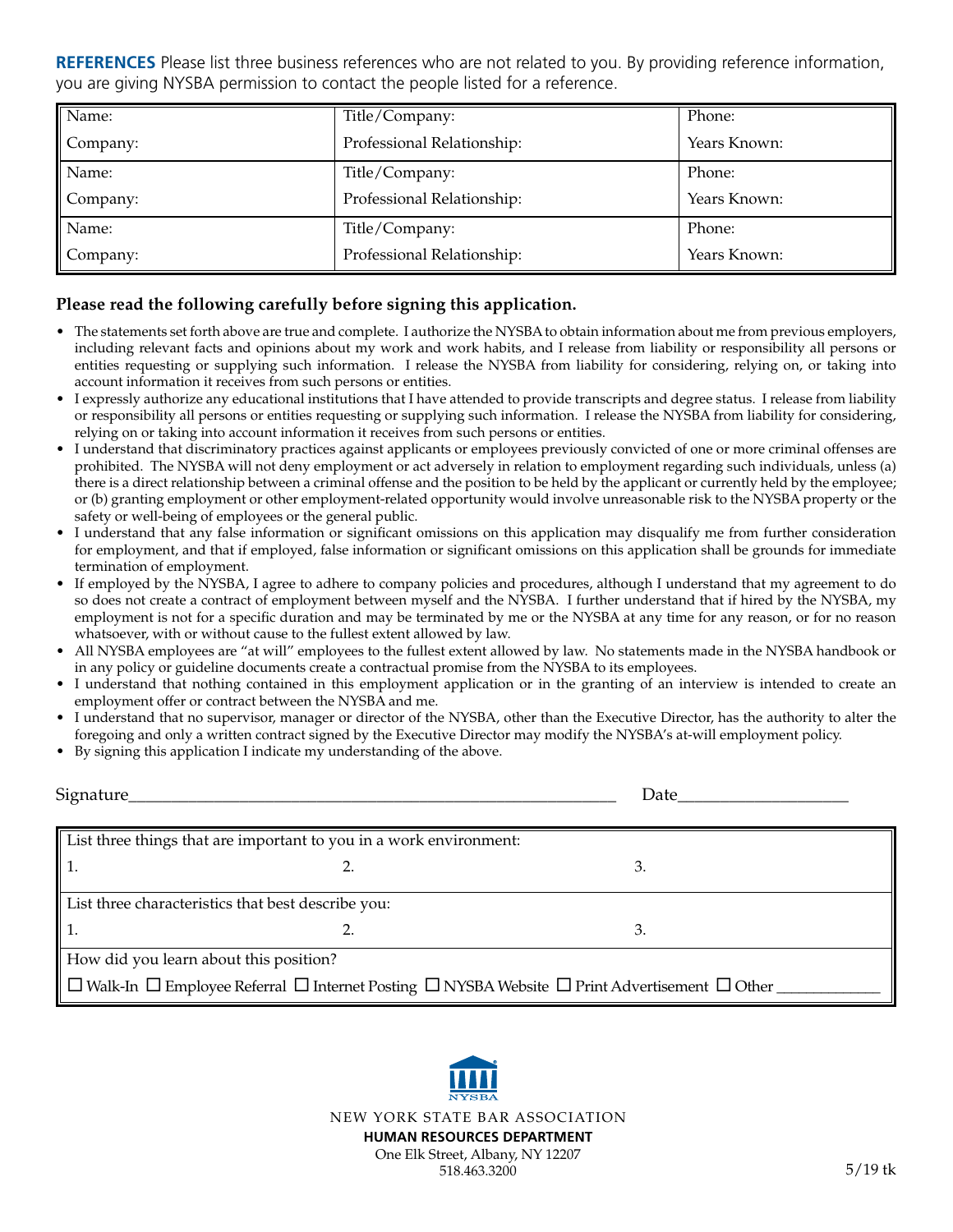

# **Affirmative Action Data: Self-Identification Compliance Form**

**Name** (please print)**: \_\_\_\_\_\_\_\_\_\_\_\_\_\_\_\_\_\_\_\_\_\_\_\_\_\_\_\_\_\_\_\_\_\_\_\_\_\_\_\_\_\_\_\_\_\_\_\_\_\_\_\_\_\_\_\_\_\_** (Last) (First) (Middle Initial)

The New York State Bar Association is an Equal Opportunity/Equal Access/Affirmative Action employer and complies with all federal and state regulations. Employees are treated during employment and qualified applicants are considered for employment without regard to race, religion, color, gender, age, national origin, marital or domestic violence victim status, military status, veteran status, sexual orientation, disability, genetic disposition or carrier status, or any other category protect by law.

The NYSBA is subject to certain governmental recordkeeping and reporting requirements for the administration of civil rights laws and regulations. In order to comply with these laws, the NYSBA invites you to voluntarily self-identify your race, ethnicity, disability, and veteran status. Submission of this information is voluntary and refusal to provide it will not subject you to any adverse treatment. The only information obtained will be kept confidential and will only be used in accordance with the provisions on applicable laws, executive orders, and regulations, including those that require the information to be summarized and reported to the federal government for civil rights enforcement. When reported, data will not identify any specific individual.

Please indicate the categories in which you should be reported.

| <b>ETHNICITY</b> (select one):                    |                                                                                                                                                                                                                                                           |
|---------------------------------------------------|-----------------------------------------------------------------------------------------------------------------------------------------------------------------------------------------------------------------------------------------------------------|
| o<br><b>Hispanic or Latino</b>                    | A person of Cuban, Mexican, Puerto Rican, South or Central American, or other Spanish<br>culture or origin, regardless of race.                                                                                                                           |
| □<br><b>Not Hispanic or Latino</b>                |                                                                                                                                                                                                                                                           |
| <b>RACE</b> (select all that apply):              |                                                                                                                                                                                                                                                           |
| o<br>American Indian or Alaska Native             | A person having origins in any of the original peoples of North and South America<br>(including Central America), and who maintains tribal affiliation or community<br>attachment.                                                                        |
| ▫<br>Asian                                        | A person having origins in any of the original peoples of the Far East, Southeast Asia, or<br>the Indian subcontinent including, for example, Cambodia, China, India, Japan, Korea,<br>Malaysia, Pakistan, the Philippine Islands, Thailand, and Vietnam. |
| <b>Black or African America</b><br>▫              | A person having origins in any of the black racial groups of Africa.                                                                                                                                                                                      |
| Native Hawaiian or Other Pacific<br>□<br>Islander | A person having origins in any of the original peoples of Hawaii, Guam, Samoa, or other<br>Pacific Islands.                                                                                                                                               |
| White<br>ப                                        | A person having origins in any of the original peoples of Europe, the Middle East, or North<br>Africa.                                                                                                                                                    |